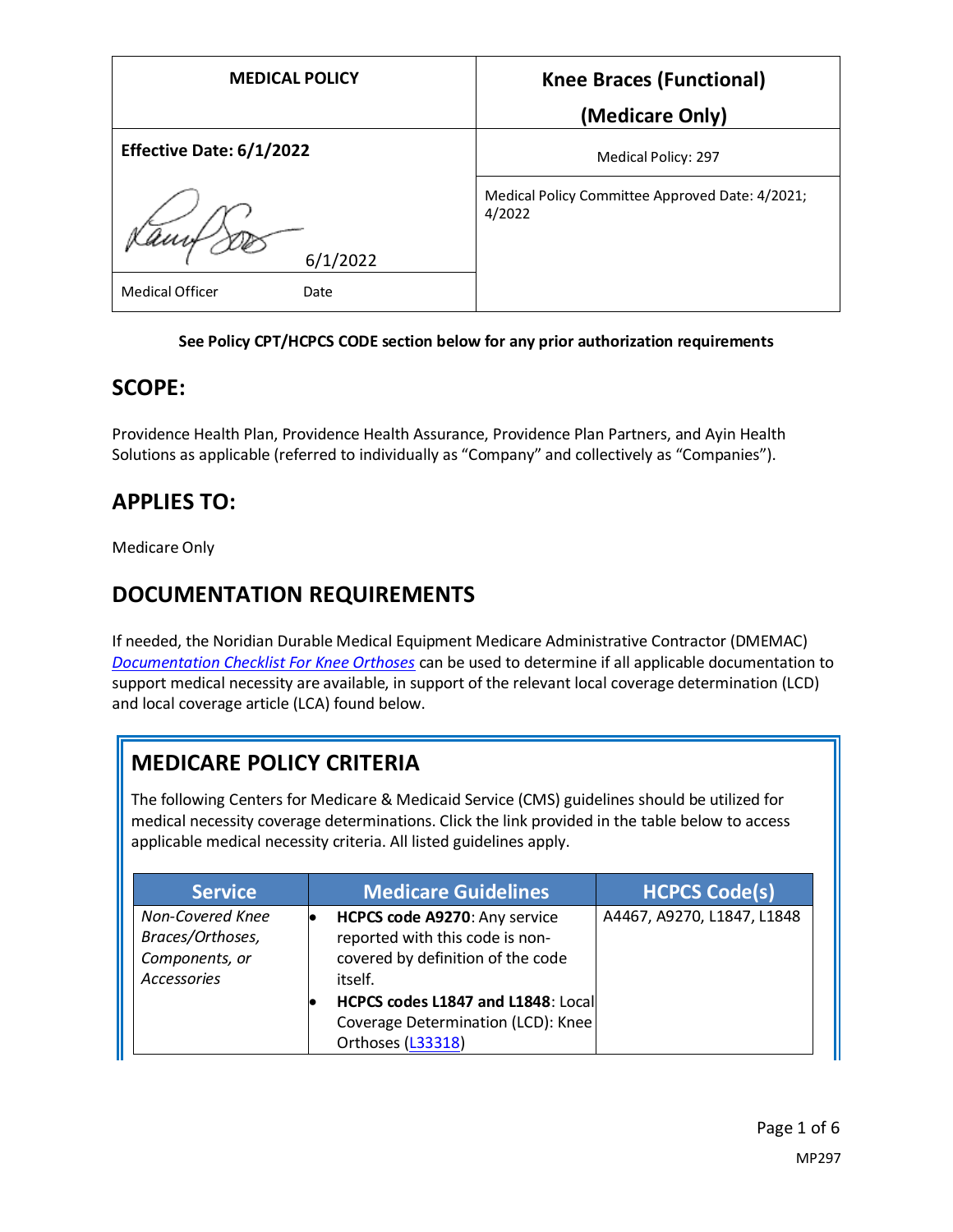### **MEDICAL POLICY Knee Braces (Functional)**

**(Medicare Only)**

|                            | <b>HCPCS codes A4467: Local Coverage</b><br>Article (LCA): Knee Orthoses - Policy<br><b>Article (A52465)</b>                                                                                                                                                                                                                                                                       |                                                                                                                                        |
|----------------------------|------------------------------------------------------------------------------------------------------------------------------------------------------------------------------------------------------------------------------------------------------------------------------------------------------------------------------------------------------------------------------------|----------------------------------------------------------------------------------------------------------------------------------------|
| Knee Orthoses -<br>General | LCD: Knee Orthoses (L33318)<br>LCA: Knee Orthoses - Policy Article<br>(A52465)                                                                                                                                                                                                                                                                                                     | Multiple - See CPT/HCPCS<br>table below.                                                                                               |
|                            | <b>NOTES:</b><br>1. The LCA also addresses the use of<br>Computer-Aided Design-Computer-<br>Aided Manufacturing (CAD-CAM)<br>technology to obtain a digital image<br>of the patient's body part.<br>2. See the "Billing Guidelines" section<br>for information regarding<br>prefabricated (off-the-shelf or<br>custom-fitted items) vs. custom-<br>fabricated (custom made) items. |                                                                                                                                        |
| Replacement and<br>Repair  | LCA: Knee Orthoses - Policy Article<br>(A52465)<br>NOTE: This LCA provides the reasonable<br>useful lifetime (RUL) for both<br>prefabricated and custom fabricated                                                                                                                                                                                                                 | Varies - See CPT/HCPCS table<br>below.<br><b>NOTE:</b> Some items can only<br>be billed individually when<br>provided as a replacement |
|                            | orthoses and addresses replacement of<br>knee orthoses during the RUL.                                                                                                                                                                                                                                                                                                             | and some components have<br>specific replacement HCPCS<br>codes.                                                                       |

### **POLICY GUIDELINES**

#### Prefabricated vs. Custom Fabricated

Knee orthoses are rigid or semi-rigid devices used to support a weak or deformed body member or restricting or eliminating motion in a diseased or injured part of the body. These items may be:

- Off the shelf (prefabricated)
	- o This includes custom *fitted*
- Custom fabricated (custom *made*)

Items that require measuring, assembling, fitting, or adapting due to a patient's body size, weight, disability, period of need, or intended use *OR* been assembled using available customized features, modifications or components are considered to be "custom-*fitted*" items. These are **not** considered to be "custom *made*" items under Medicare.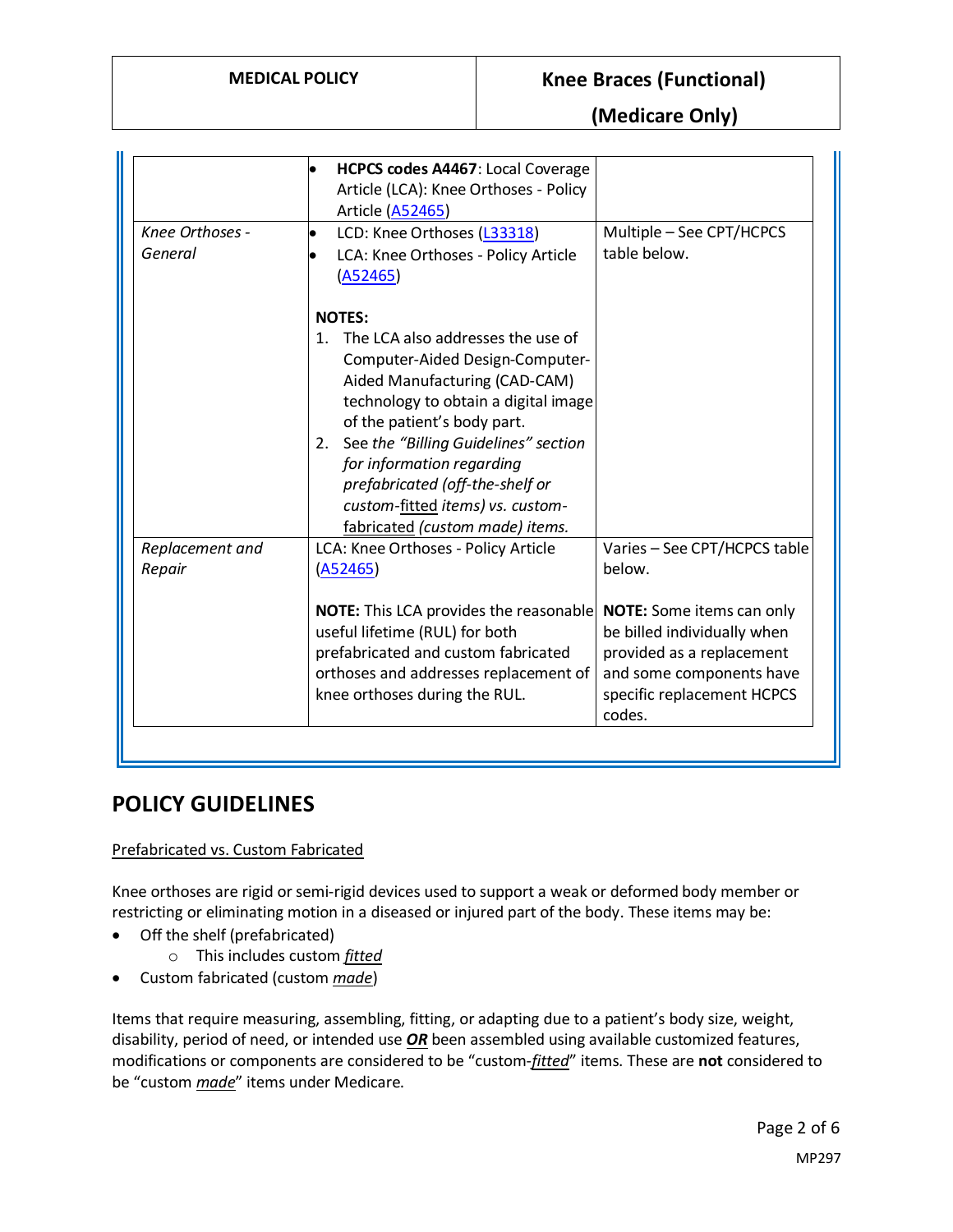In order to be considered a true "customized" or "custom made" knee orthosis, the item must meet **both** of the following requirements:<sup>1-3</sup>

- 1. Must be uniquely constructed or substantially modified for a specific beneficiary according to the description and orders of a physician (aka, one of a kind, no other individual would be able to use the item) *and*
- 2. Must be so different from another item used for the same purpose that the two items cannot be grouped together for pricing purposes.

### **BILLING GUIDELINES**

See associated local coverage article (LCA) for additional billing and coding guidance:

• LCA: Knee Orthoses - Policy Article [\(A52465\)](https://www.cms.gov/medicare-coverage-database/details/article-details.aspx?articleid=52465)

#### Coding Prefabricated and Custom Fabricated Orthotics and Additions

The Table 1 below includes coding for different types of knee orthotics:

#### **Table 1: HCPCS Codes for Knee Orthoses**

| <b>Knee Orthosis</b>               | <b>HCPCS Code(s)</b>                                           |  |
|------------------------------------|----------------------------------------------------------------|--|
| <b>Prefabricated Knee Orthoses</b> | L1810, L1812, L1820, L1830, L1831, L1832, L1833, L1836, L1843, |  |
| (includes custom fitted orthoses)  | L1845, L1847, L1848, L1850, L1851, L1852                       |  |
| <b>Custom Fabricated Knee</b>      |                                                                |  |
| Orthoses                           | L1834, L1840, L1844, L1846, L1860                              |  |
| Knee Orthosis Additions            | K0672, L2275, L2320, L2330, L2385, L2390, L2395, L2397, L2405, |  |
|                                    | L2415, L2425, L2430, L2492, L2750, L2755, L2780, L2785, L2795, |  |
|                                    | L2800, L2810, L2820, L2830                                     |  |

# **CPT/HCPCS CODES**

| <b>Medicare Only</b>                                                                                                                                                                                                                                          |                                                                                                                                                                                             |
|---------------------------------------------------------------------------------------------------------------------------------------------------------------------------------------------------------------------------------------------------------------|---------------------------------------------------------------------------------------------------------------------------------------------------------------------------------------------|
| No Prior Authorization Required<br>Note: Inclusion of a code in this section does not guarantee reimbursement or coverage. The<br>following codes do not require routine review for medical necessity, but they may be subject to<br>audit or benefit denial. |                                                                                                                                                                                             |
| K0672                                                                                                                                                                                                                                                         | Addition to lower extremity orthosis, removable soft interface, all components, replacement<br>only, each                                                                                   |
| L1810                                                                                                                                                                                                                                                         | Knee orthosis, elastic with joints, prefabricated item that has been trimmed, bent, molded,<br>assembled, or otherwise customized to fit a specific patient by an individual with expertise |
| L1812                                                                                                                                                                                                                                                         | Knee orthosis, elastic with joints, prefabricated, off-the-shelf                                                                                                                            |
| L1820                                                                                                                                                                                                                                                         | Knee orthosis, elastic with condylar pads and joints, with or without patellar control,<br>prefabricated, includes fitting and adjustment                                                   |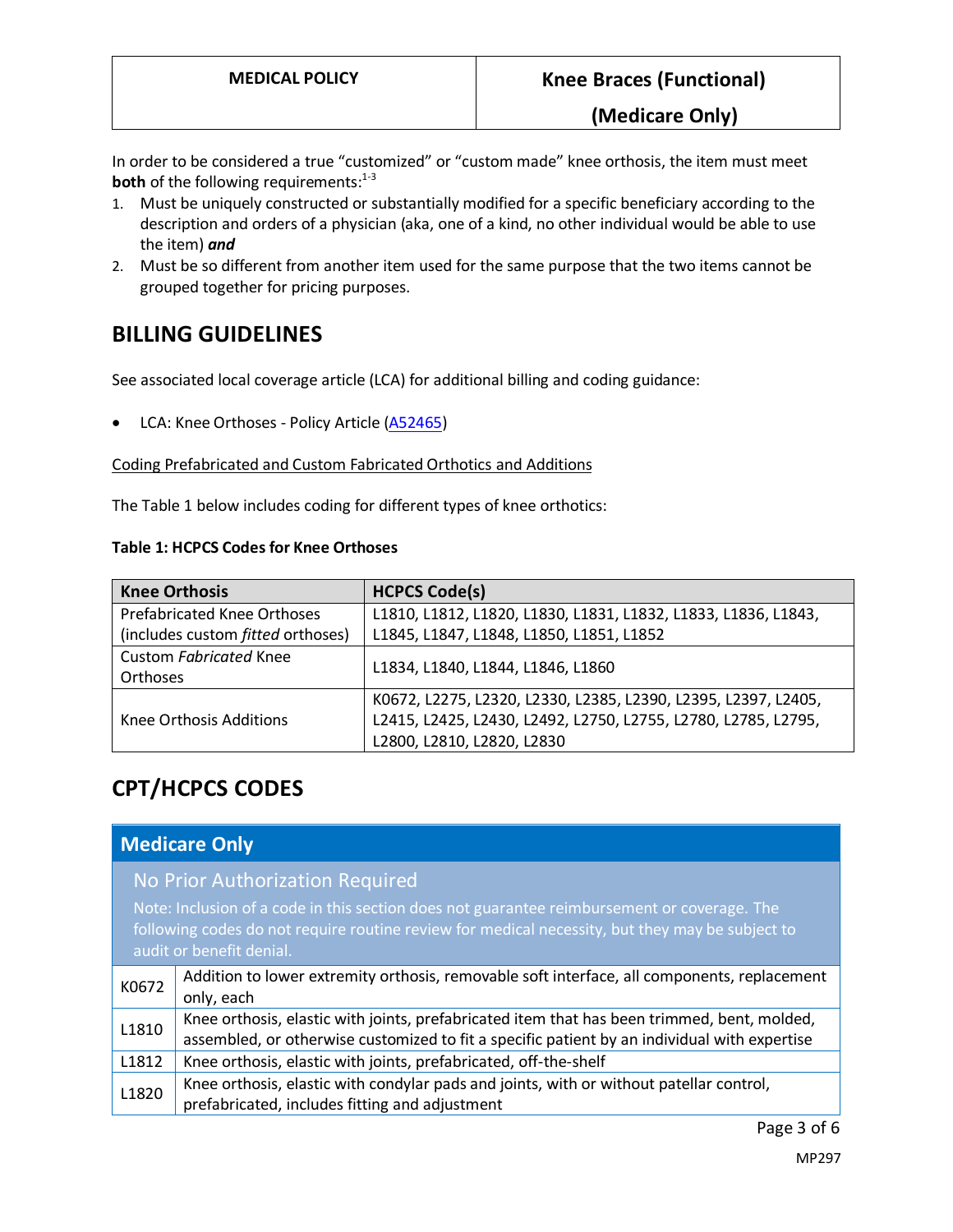# **MEDICAL POLICY Knee Braces (Functional)**

**(Medicare Only)**

| L1830 | Knee orthosis, immobilizer, canvas longitudinal, prefabricated, off-the-shelf                     |
|-------|---------------------------------------------------------------------------------------------------|
|       | Knee orthosis, locking knee joint(s), positional orthosis, prefabricated, includes fitting and    |
| L1831 | adjustment                                                                                        |
|       | Knee orthosis, adjustable knee joints (unicentric or polycentric), positional orthosis, rigid     |
| L1832 | support, prefabricated item that has been trimmed, bent, molded, assembled, or otherwise          |
|       | customized to fit a specific patient by an individual with expertise                              |
|       | Knee orthosis, adjustable knee joints (unicentric or polycentric), positional orthosis, rigid     |
| L1833 | support, prefabricated, off-the shelf                                                             |
| L1834 | Knee orthosis, without knee joint, rigid, custom fabricated                                       |
|       | Knee orthosis, rigid, without joint(s), includes soft interface material, prefabricated, off-the- |
| L1836 | shelf                                                                                             |
| L1840 | Knee orthosis, derotation, medial-lateral, anterior cruciate ligament, custom fabricated          |
|       | Knee orthosis, single upright, thigh and calf, with adjustable flexion and extension joint        |
| L1843 | (unicentric or polycentric), medial-lateral and rotation control, with or without varus/valgus    |
|       | adjustment, prefabricated item that has been trimmed, bent, molded, assembled, or                 |
|       | otherwise customized to fit a specific patient by an individual with expertise                    |
|       | Knee orthosis, single upright, thigh and calf, with adjustable flexion and extension joint        |
| L1844 | (unicentric or polycentric), medial-lateral and rotation control, with or without varus/valgus    |
|       | adjustment, custom fabricated                                                                     |
|       | Knee orthosis, double upright, thigh and calf, with adjustable flexion and extension joint        |
| L1845 | (unicentric or polycentric), medial-lateral and rotation control, with or without varus/valgus    |
|       | adjustment, prefabricated item that has been trimmed, bent, molded, assembled, or                 |
|       | otherwise customized to fit a specific patient by an individual with expertise                    |
|       | Knee orthosis, double upright, thigh and calf, with adjustable flexion and extension joint        |
| L1846 | (unicentric or polycentric), medial-lateral and rotation control, with or without varus/valgus    |
|       | adjustment, custom fabricated                                                                     |
| L1850 | Knee orthosis, swedish type, prefabricated, off-the-shelf                                         |
|       | Knee orthosis (ko), single upright, thigh and calf, with adjustable flexion and extension joint   |
| L1851 | (unicentric or polycentric), medial-lateral and rotation control, with or without varus/valgus    |
|       | adjustment, prefabricated, off-the-shelf                                                          |
|       | Knee orthosis (ko), double upright, thigh and calf, with adjustable flexion and extension joint   |
| L1852 | (unicentric or polycentric), medial-lateral and rotation control, with or without varus/valgus    |
|       | adjustment, prefabricated, off-the-shelf                                                          |
| L1860 | Knee orthosis, modification of supracondylar prosthetic socket, custom fabricated (sk)            |
| L2275 | Addition to lower extremity, varus/valgus correction, plastic modification, padded/lined          |
| L2320 | Addition to lower extremity, non-molded lacer, for custom fabricated orthosis only                |
| L2330 | Addition to lower extremity, lacer molded to patient model, for custom fabricated orthosis        |
|       | only                                                                                              |
| L2385 | Addition to lower extremity, straight knee joint, heavy duty, each joint                          |
| L2390 | Addition to lower extremity, offset knee joint, each joint                                        |
| L2395 | Addition to lower extremity, offset knee joint, heavy duty, each joint                            |
| L2397 | Addition to lower extremity orthosis, suspension sleeve                                           |
| L2405 | Addition to knee joint, drop lock, each                                                           |
| L2415 | Addition to knee lock with integrated release mechanism (bail, cable, or equal), any material,    |
|       | each joint                                                                                        |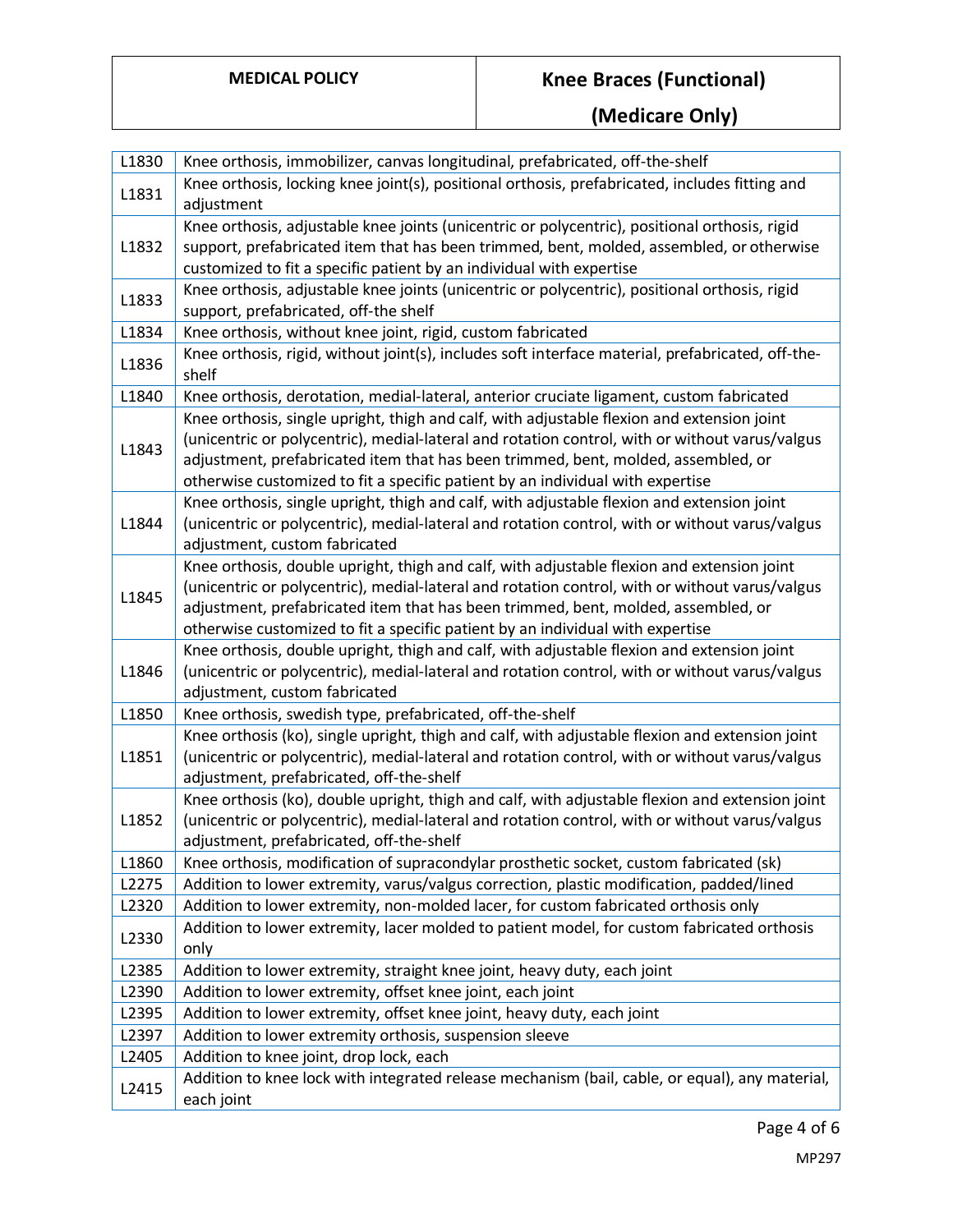### **MEDICAL POLICY Knee Braces (Functional)**

**(Medicare Only)**

| L2425                                                                                         | Addition to knee joint, disc or dial lock for adjustable knee flexion, each joint             |
|-----------------------------------------------------------------------------------------------|-----------------------------------------------------------------------------------------------|
| L2430                                                                                         | Addition to knee joint, ratchet lock for active and progressive knee extension, each joint    |
| L2492                                                                                         | Addition to knee joint, lift loop for drop lock ring                                          |
| L2750                                                                                         | Addition to lower extremity orthosis, plating chrome or nickel, per bar                       |
| L2755                                                                                         | Addition to lower extremity orthosis, high strength, lightweight material, all hybrid         |
|                                                                                               | lamination/prepreg composite, per segment, for custom fabricated orthosis only                |
| L2780                                                                                         | Addition to lower extremity orthosis, non-corrosive finish, per bar                           |
| L2785                                                                                         | Addition to lower extremity orthosis, drop lock retainer, each                                |
| L2795                                                                                         | Addition to lower extremity orthosis, knee control, full kneecap                              |
|                                                                                               | Addition to lower extremity orthosis, knee control, knee cap, medial or lateral pull, for use |
| L2800                                                                                         | with custom fabricated orthosis only                                                          |
| L2810                                                                                         | Addition to lower extremity orthosis, knee control, condylar pad                              |
| L2820                                                                                         | Addition to lower extremity orthosis, soft interface for molded plastic, below knee section   |
| L2830                                                                                         | Addition to lower extremity orthosis, soft interface for molded plastic, above knee section   |
| L4002                                                                                         | Replacement strap, any orthosis, includes all components, any length, any type                |
| L4205                                                                                         | Repair of orthotic device, labor component, per 15 minutes                                    |
| L4210                                                                                         | Repair of orthotic device, repair or replace minor parts                                      |
| L9900                                                                                         | Orthotic and prosthetic supply, accessory, and/or service component of another HCPCS "L";     |
|                                                                                               | code (Not separately payable)                                                                 |
| <b>Not Covered</b>                                                                            |                                                                                               |
| A4467                                                                                         | Belt, strap, sleeve, garment, or covering, any type                                           |
| A9270                                                                                         | Non-covered item or service                                                                   |
| L1847                                                                                         | Knee orthosis, double upright with adjustable joint, with inflatable air support chamber(s),  |
|                                                                                               | prefabricated item that has been trimmed, bent, molded, assembled, or otherwise               |
|                                                                                               | customized to fit a specific patient by an individual with expertise                          |
| L1848                                                                                         | Knee orthosis, double upright with adjustable joint, with inflatable air support chamber(s),  |
|                                                                                               | prefabricated, off-the-shelf                                                                  |
| <b>Unlisted Codes</b>                                                                         |                                                                                               |
| All unlisted codes will be reviewed for medical necessity, correct coding, and pricing at the |                                                                                               |
| claim level. If an unlisted code is billed related to services addressed in this policy then  |                                                                                               |
| prior-authorization is required.                                                              |                                                                                               |
| L2999                                                                                         | Lower extremity orthoses, not otherwise specified                                             |

# **INSTRUCTIONS FOR USE**

Company Medical Policies serve as guidance for the administration of plan benefits. Medical policies do not constitute medical advice nor a guarantee of coverage. Company Medical Policies are reviewed annually and are based upon published, peer-reviewed scientific evidence and evidence-based clinical practice guidelines that are available as of the last policy update. The Companies reserve the right to determine the application of Medical Policies and make revisions to Medical Policies at any time. Providers will be given at least 60-days notice of policy changes that are restrictive in nature.